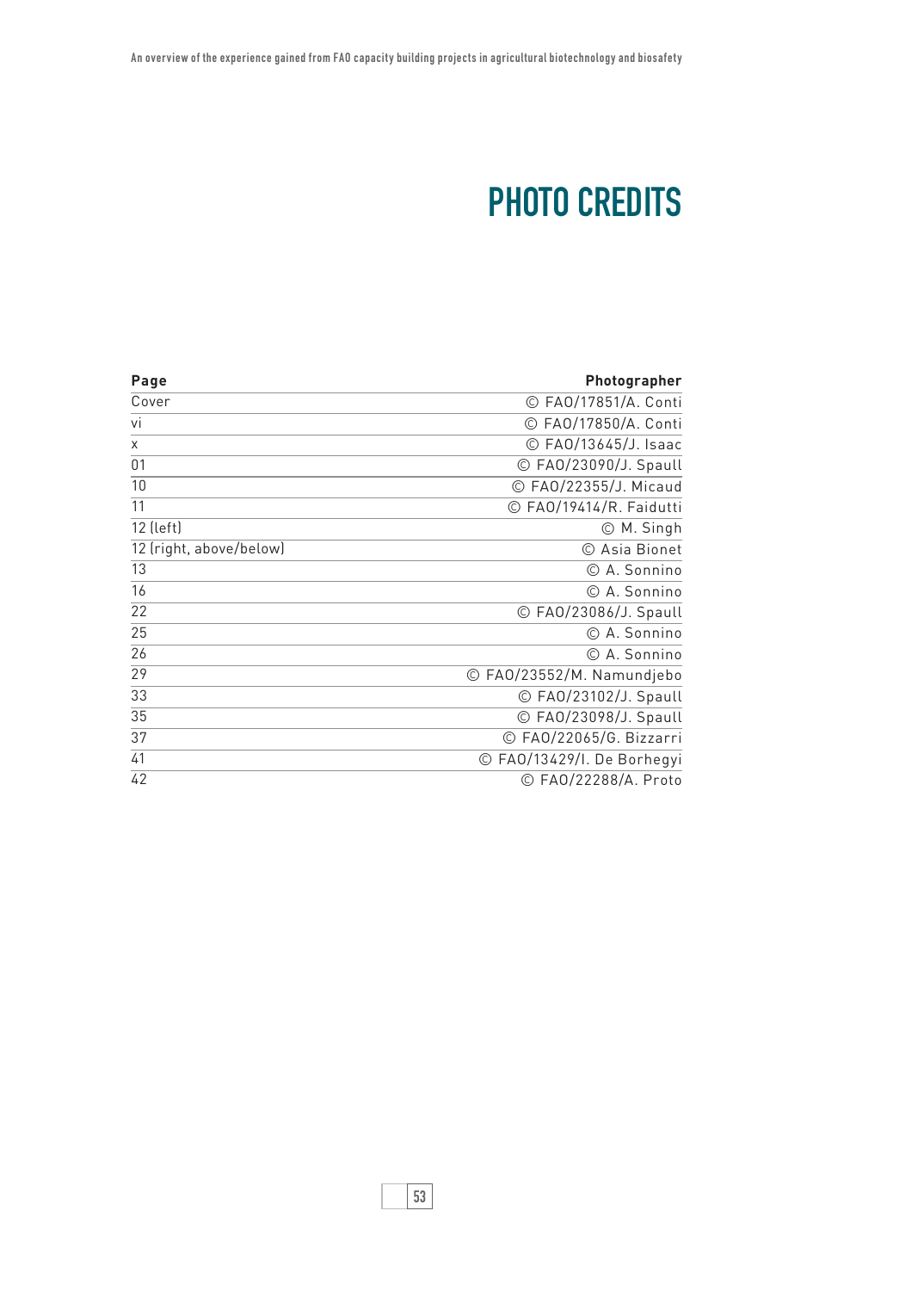

Printed in Italy on ecological paper. NOVEMBER 2009 // Design and layout: studio@bartoleschi.com